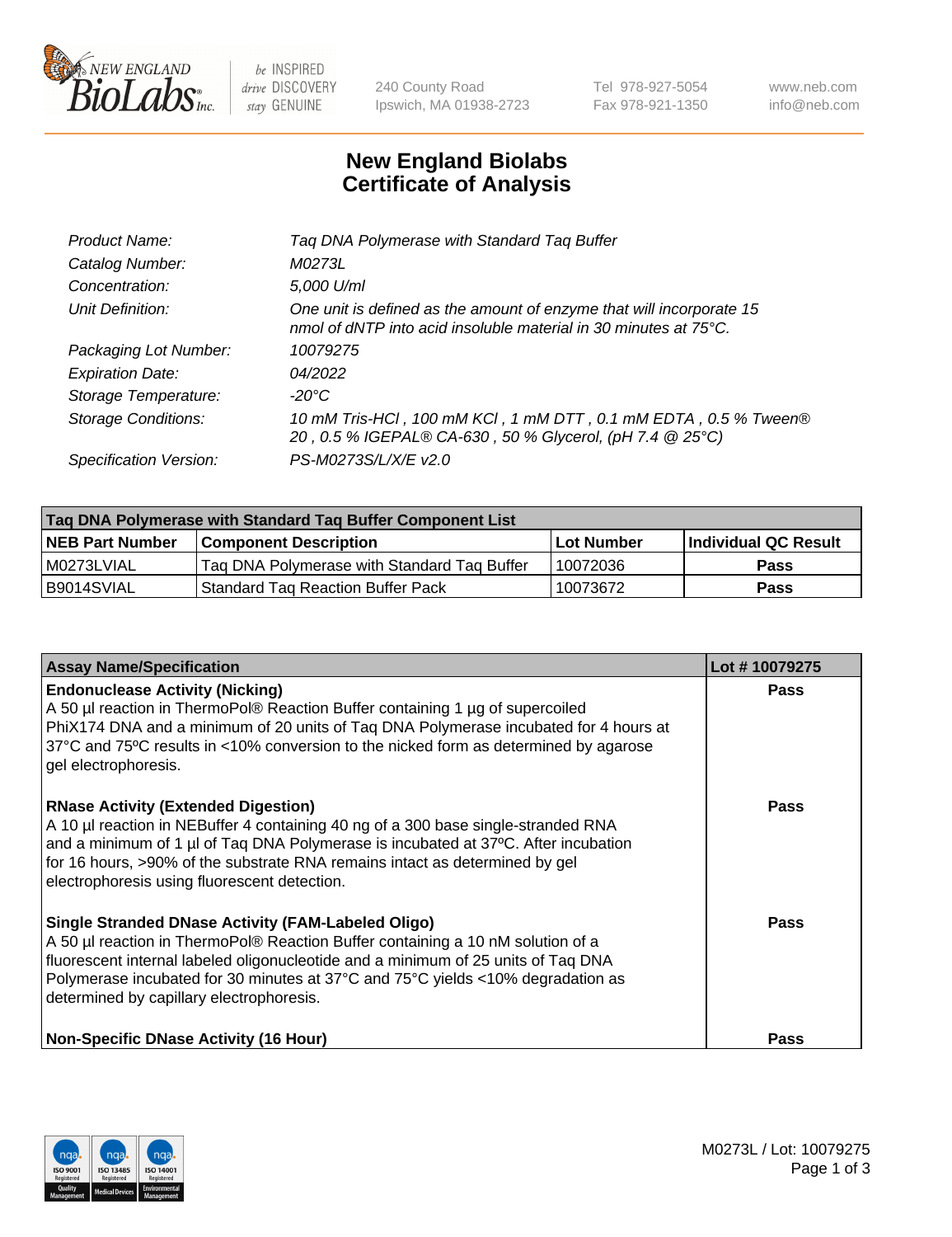

be INSPIRED drive DISCOVERY stay GENUINE

240 County Road Ipswich, MA 01938-2723 Tel 978-927-5054 Fax 978-921-1350

www.neb.com info@neb.com

| <b>Assay Name/Specification</b>                                                                                                                                                                                                                                                                                                                                                                                      | Lot #10079275 |
|----------------------------------------------------------------------------------------------------------------------------------------------------------------------------------------------------------------------------------------------------------------------------------------------------------------------------------------------------------------------------------------------------------------------|---------------|
| A 50 µl reaction in NEBuffer 2 containing 1 µg of T3 or T7 DNA in addition to a<br>reaction containing Lambda-HindIII DNA and a minimum of 5 units of Taq DNA<br>Polymerase incubated for 16 hours at 37°C results in a DNA pattern free of<br>detectable nuclease degradation as determined by agarose gel electrophoresis.                                                                                         |               |
| <b>Phosphatase Activity (pNPP)</b><br>A 200 µl reaction in 1M Diethanolamine, pH 9.8, 0.5 mM MgCl2 containing 2.5 mM<br>p-Nitrophenyl Phosphate (pNPP) and a minimum of 100 units Taq DNA Polymerase<br>incubated for 4 hours at 37°C yields <0.0001 unit of alkaline phosphatase activity<br>as determined by spectrophotometric analysis.                                                                          | Pass          |
| PCR Amplification (5.0 kb Lambda DNA)<br>A 50 µl reaction in Standard Tag Reaction Buffer in the presence of 200 µM dNTPs and<br>0.2 µM primers containing 5 ng Lambda DNA with 1.25 units of Tag DNA Polymerase for<br>25 cycles of PCR amplification results in the expected 5.0 kb product.                                                                                                                       | Pass          |
| <b>Protein Purity Assay (SDS-PAGE)</b><br>Taq DNA Polymerase is ≥ 99% pure as determined by SDS-PAGE analysis using Coomassie<br>Blue detection.                                                                                                                                                                                                                                                                     | Pass          |
| <b>qPCR DNA Contamination (E. coli Genomic)</b><br>A minimum of 5 units of Taq DNA Polymerase is screened for the presence of E. coli<br>genomic DNA using SYBR® Green qPCR with primers specific for the E. coli 16S rRNA<br>locus. Results are quantified using a standard curve generated from purified E. coli<br>genomic DNA. The measured level of E. coli genomic DNA contamination is ≤ 1 E. coli<br>genome. | Pass          |

This product has been tested and shown to be in compliance with all specifications.

One or more products referenced in this document may be covered by a 3rd-party trademark. Please visit <www.neb.com/trademarks>for additional information.